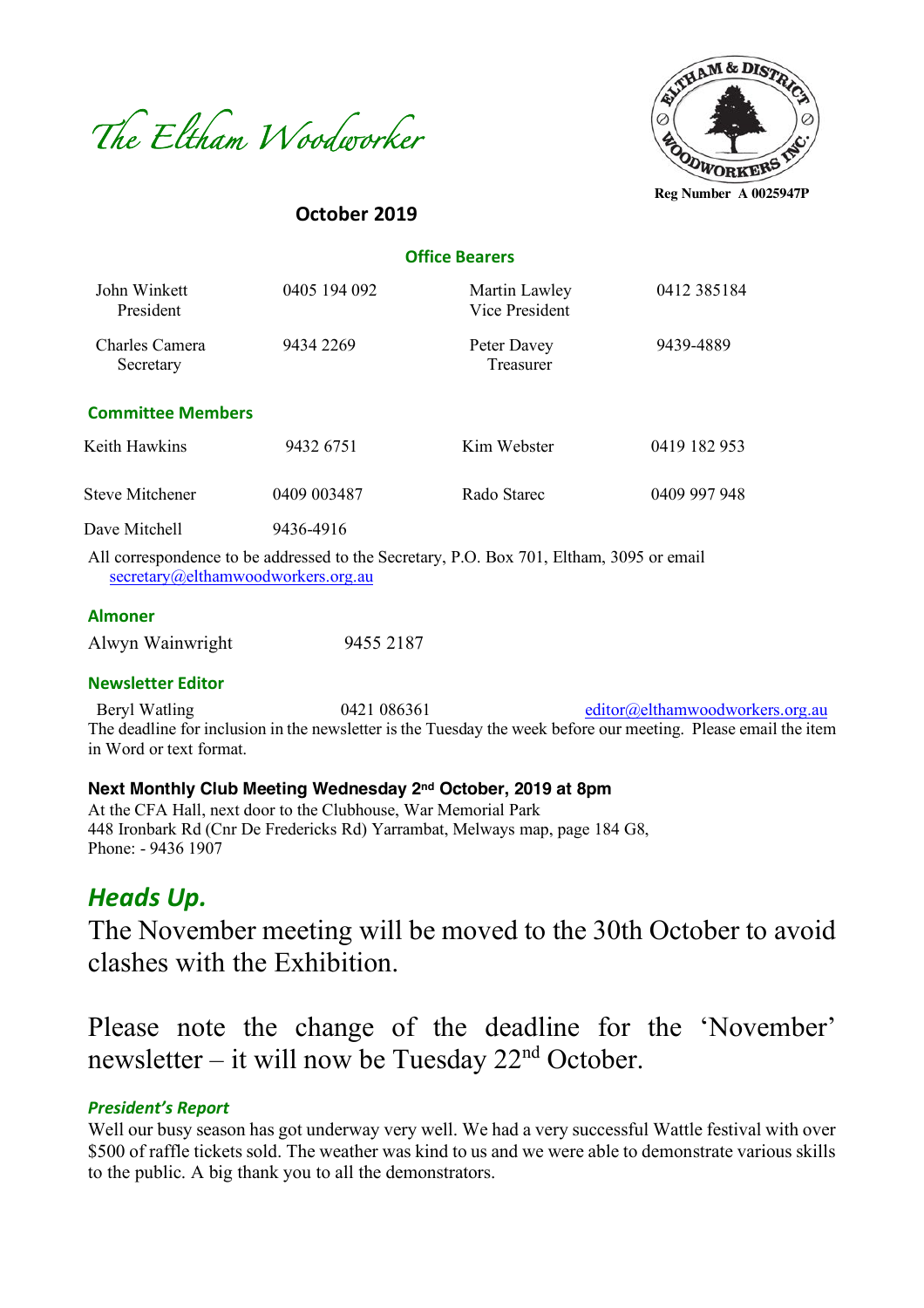During the month of September, we had an exhibition and demonstration in the display area of Eltham library. This was a terrific PR effort for the Club and thank you to those who demonstrated, exhibited and particular thanks to Sandra.

You will shortly be receiving you raffle tickets to sell. Please make every effort to sell them as this is our major fundraiser for the year.

As I write this we are preparing for a special demonstration at Bunnings Eltham on Saturday 21st which will be followed by our sausage sizzle on Sunday 22nd. Thanks to everyone who has volunteered to help it is very encouraging to know that we have a full complement of members for each of the sessions. Peter Davey and Paul Rushton have been the organizers for this event. Thanks to both of you.

Everything is under control for the Exhibition but don't forget to put an entry in. We want to encourage as many people as possible to enter, whatever your skill level. It is very important that we show a good cross section of items from all levels of experience.

Very soon you will receive a communication from the Club about the Men's Shed issue. Can I encourage you all to read it and then record your vote?

John Winkett

# *2019 Annual Exhibition - Geoff Oliver*

This year's exhibition is fast approaching.

#### **Exhibit Entries**

All entries to be submitted by the  $30<sup>th</sup>$  October

## S**et-up Thursday 7th November**

Delivery of exhibits between 7.00am and 10.30am followed by the set-up which will again be done by Isobelle Clement. We will need members to stay around to assist with the set-up.

## **Official Opening 7.00pm Friday 8th November**

All members and partners urged to attend Members with surname starting with A-K to bring a plate of sweets, and those starting L-Z savouries

## **Exhibition Sat 9th and Sunday 10th November (9.00am – 5.00pm)**

8.00am Saturday set up demonstration area. Exhibition opens to public at 9.00am Assistance of members required throughout the weekend to help with Wes's workshop, sales table, selling raffle tickets, assisting public etc.

#### *Xmas Lunch – Dave Mitchell*

The Xmas lunch this year will be held at Sinners Restaurant in South Morang, the same as last year. The date will be on **Saturday 30th November at 12 noon**. I will not be collecting deposits this year.

You will need to let me know that you are coming by the 14th of November as I need to let the restaurant know so they can arrange for staff. You will be able to have the \$10 lunch or order from the standard menu. I am not publishing the \$10 menu yet as it may change prior to November.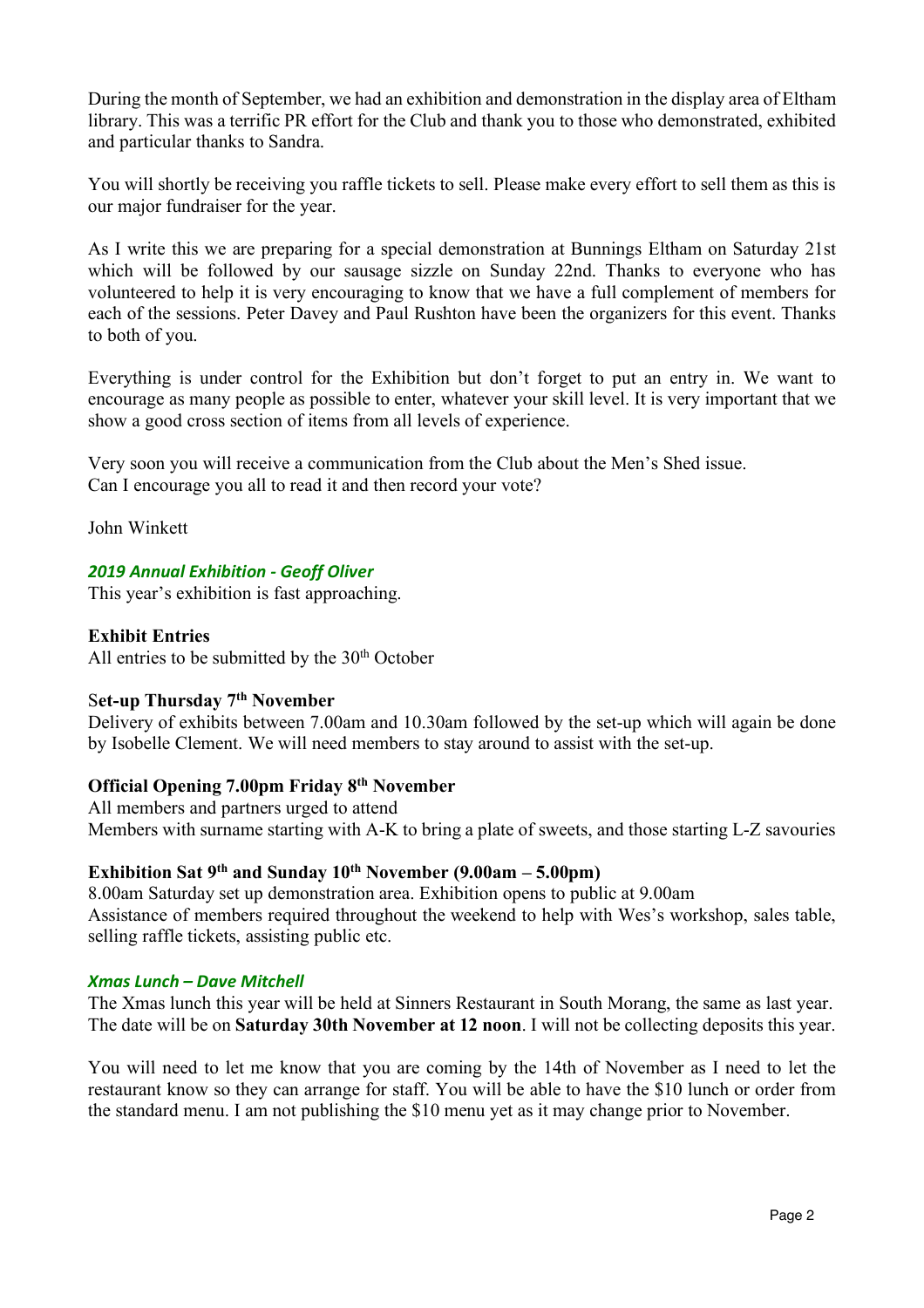#### *Healthability – Barry McDonald*

After a couple of years hiatus, I once again had an enjoyable experience at Healthability, previously entitled the Eltham Community Health Centre. For some years now, we have been attending their Planned Activity Group sessions over a six week period, providing a little therapeutic respite to groups visiting the centre by means of assembling small wooden objects previously made by a number of our members.

Our presence at this facility is coordinated by Paul Ruston, having taken over the role from David Green, who continues to play a high-profile part in this activity. It really is rewarding to be involved. When arriving you are immediately impressed with the warmth of the place, the welcome received by the ladies running it, and the care they offer to the day visitors.

The success of this activity is credit to the many members who have been involved over a number of years, and to those who continue to make and donate the items involved.



We have developed a very comfortable familiarity with the centre, and they make it clear that our visits are highly valued. Of course the objective is to provide some interest and activity to those in care at the centre, but the benefit is not all theirs. As those from our club who participate regularly will attest, the benefit is also ours. Volunteering a small amount of time to a cause such as this is very satisfying, and contributing to community causes such as this one, provides immense personal reward.

It also provides an opportunity for some of our skilled artisans to display their capability. Like this bob set made by David Green, and the dovetail boxes made and provided by Barry Vaughan over many years. A number of members contribute by constructing items to be assembled by the day visitors, but its not only woodwork skills which are displayed. Regular attendee, David Russell has



entertained the group with his poetry, and the ever reliable Mark Thompson gets them going with a sing along at the completion of sessions he attends.

Of course we have enthusiastic members not able to attend on all occasions, notably Graeme Deany who has participated over many years. It is pleasing to see some of our newer members now getting involved. Batoul Barbar and Maike Pritchard are participating and here, Maike and a client of the centre, Donald Nillbet combine to make a pencil case, one of six items the goup had available to choose from this year.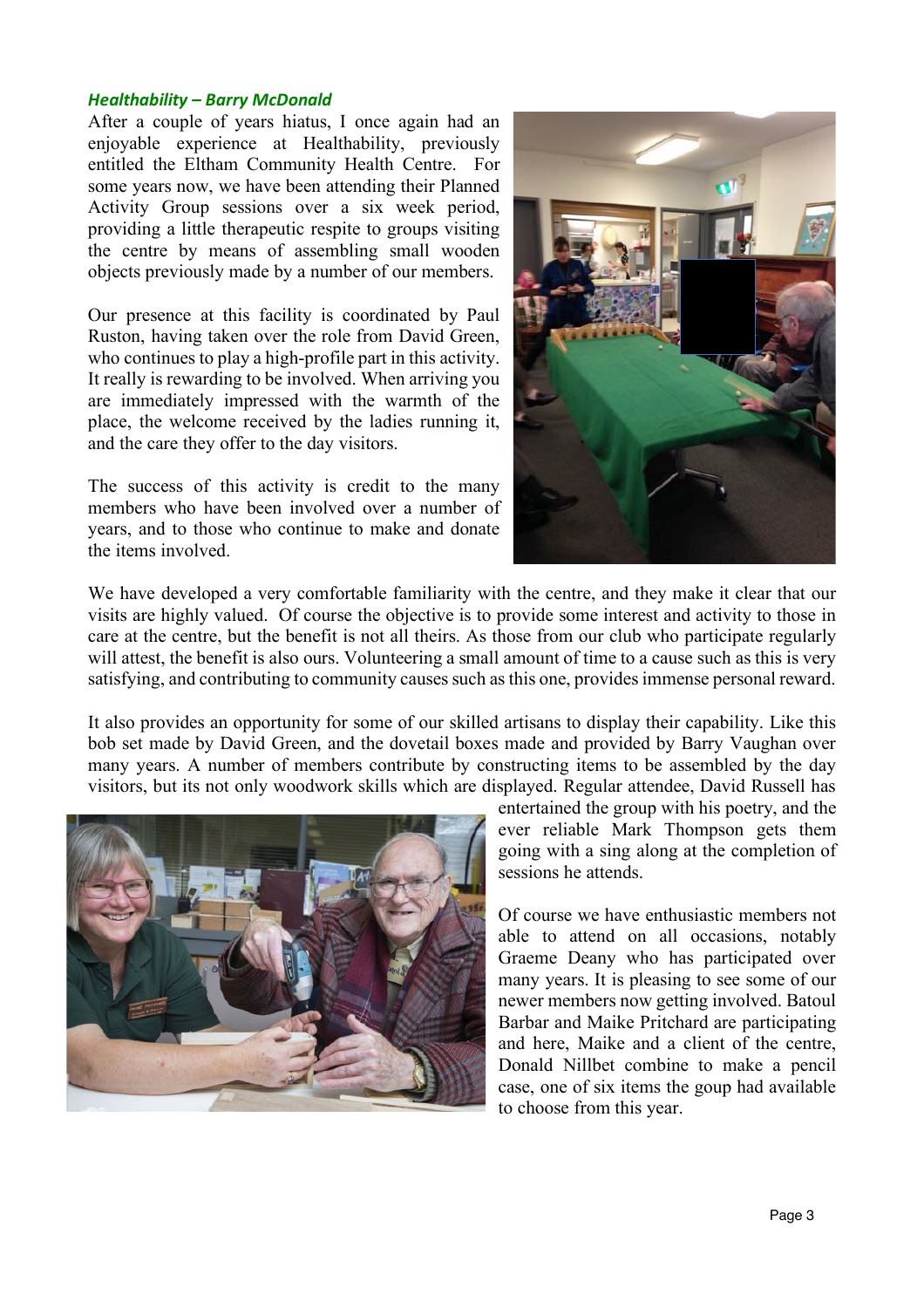## *Box Making Group – 4/9/2019 - Steve Mitchener*

As it was a very small group today, it was very easy to manage and we all got some work done.

Steve Hood was working mainly on his Walnut boxes, and invested some time in making sides for another box out of stacked strips of ply.

Tony Orbe was cutting sheets of joined pine to make a decent sized toy box for a junior family member. Tony had a plan of the sizes he needed to cut from the sheets, and this was good to see. (I encourage people to plan their boxes as it can eliminate a lot of errors.) In this instance, a simple change to the cut sequence resulted in some sizeable offcuts that will allow another biggish box to be made later, and reduced the amount of unusable waste.

And even though I helped Tony put the sheets through the table saw, I still managed to spend some time carving details onto my little back-packer and done some work on my small chain as well.

#### *Scrollsaw Group – 7/9/2019 – Steve Mitchener.*

Beryl had a very different day at Scrollsaw group today. Unable to bring her Scrollsaw, Beryl worked on a small two-burner children's toy stove which was demountable and packed back into itself. There were a couple of small issues that we worked through, so Beryl could complete this clever little project at home.

Once that was sorted, Beryl spent some time drilling holes in some blocks to make some pepper grinders. This proved to be quite a task. Once it was done, Beryl marked out a nice pattern onto wood for her next Pyrography project.

Tony was cutting out the Eagle jigsaw he had prepared at an earlier session. He made steady progress and got more than halfway done. Graham cut out a simple jigsaw of Peter Rabbit, and then finished cutting his detailed trivet. It has been a long project because the wood was extremely hard.

Eric Gunstone got an introduction to Scrollsawing from me, and then spent the morning cutting practice lines on some scrap wood. Eric wants to cut some decorative pieces for some boxes he wants to make. I advised him it was a very ambitious aim, and would require quite a bit of practice before he could achieve it. He declined my offer to do it for him, (the quick solution), and said he would persist.

I got some time to cut a couple of nameplates for people, and do some decorative pieces of my own. So it was a good day for everybody.

#### *Carving Group – 20/9/2019 - Steve Mitchener*

Maike is away overseas visiting family, and expects to be back for the Exhibition. Sandra worked on her low relief forest scene with her Dremel.

Rod was working on Mary which is figure 2 of his nativity scene. He also brought in another gnome he has done for a mate, and has fitted the little fella out with glasses. Very nicely done. Alwyn was working on a spoon. Shaping the handle and roughing out the bowl. Neil was working on pieces for a Violin, and giving some good advice to the Nomad.

The Nomad had brought in his Ukulele to show the group. Advised us all he was going to make another one, and would do a lot better second time around. This one looked like a Ukulele, and would pass inspection (*with a substantial shove*), and when tuned was capable of playing a tune. [*Though I doubt anyone would recognise the tune!*] But I was impressed he had actually finished it, and he took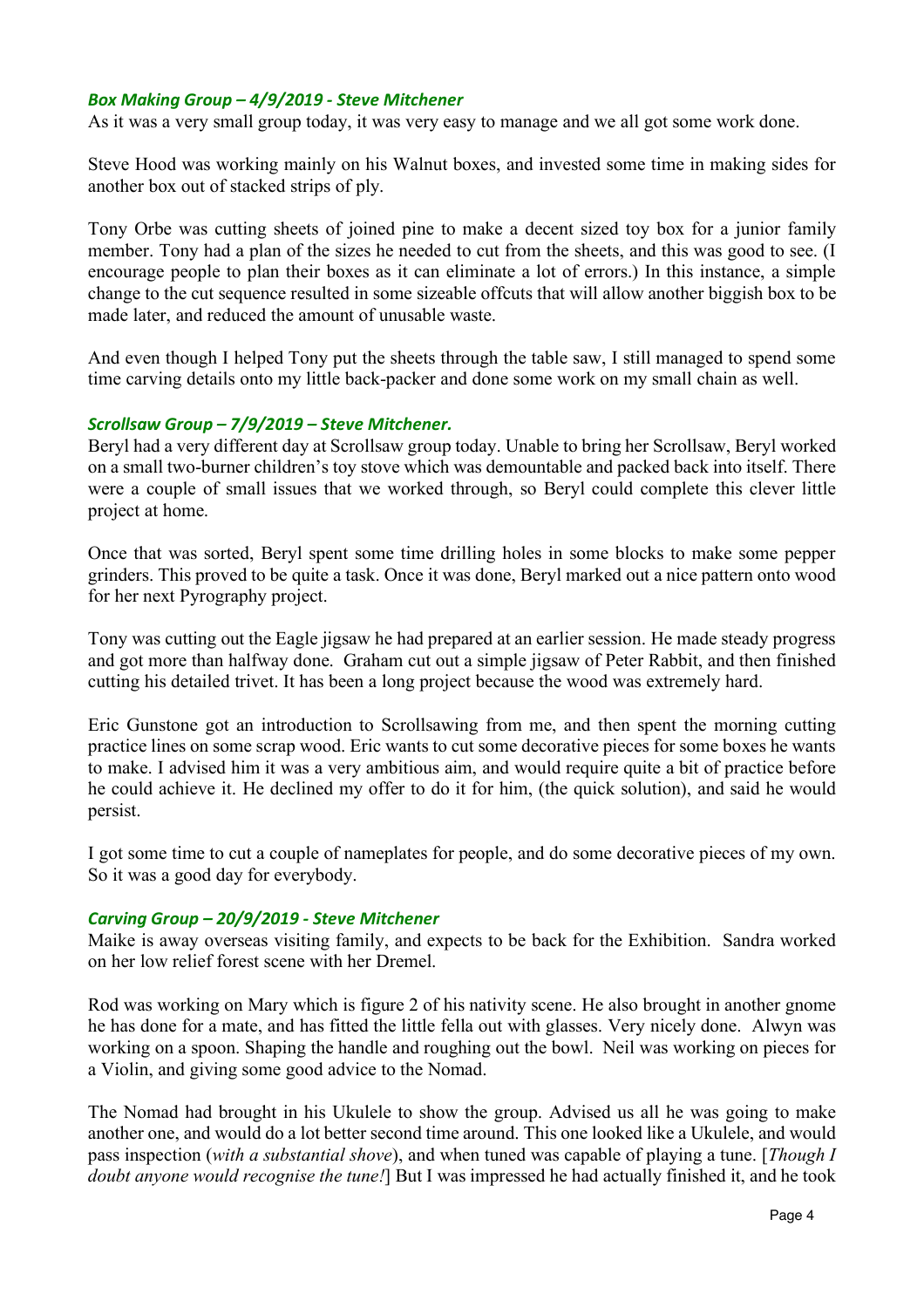in all our derogatory comments with his ever-present smile. (*Which is just as well. Because with that Blackwood back it would have hurt quite a bit if he had bounced it off my noggin*.)

Dave then spent some time working on his set of salad server utensils. Then he foolishly asked the group if we thought they would sell at the Exhibition. Straight away I responded "they would sell a lot quicker if he put handles on the bloody things!"

So after taking the mickey out of my mate Dave, I spent some time refining the links of my chain. This little project is getting closer to the end.

But Dave had the last word as he exited the building. Said he would be away most of next month. He was going on a little trip, and then coming back to go on a longer trip. Two in one month!!! No wonder he's called 'the Nomad.'

# *Box Making Group – 21/9/2019 – Steve Mitchener*

Sandra was an apology for the session today, but it turned out to be a full and very busy day for the mixed group.

First we had Geoff Oliver in to work on five boxes. I ended up that busy I only saw the first one, which was Blackwood with a hinged lid and a shallow drawer built into the front. As he left, Geoff said he only managed to work on four anyway. But that's not a bad effort though.

Andy was in for a while working on his bench legs. This time he had a pair and cut some rebates in them and a hefty cross brace to match. Going to take some pounding this bench! John Kinrade assembled the carcass for his first box, and machined some timber for the next one in the series.

And we were joined by Roz looking to make a replacement carry-all for her camping utensils, which has given many years of valiant service and was nearing the end of the road. We discussed construction options (in ply) and Roz decided on slightly bigger dimensions, with a shallow drop-in sliding tray to fit in the top for the smaller items. (*Which we all know end up in the bottom of the box where you can't find them!*) Next session we will cut wood and start the building, now we know exactly what's wanted. See, it's all in the planning.

And speaking of good planning, Tony has brought back all the pieces we cut in the last session. They have all been pre-drilled to take the Kregg screws for assembly. We sorted out the closing mechanism, and sorted the details of the 100mm deep tray to go across the top of the toy box. Tony cut and fitted the locating supports for this, and then we had a well-controlled and co-ordinated construction effort. When Tony left at 4:00 he had a completed box 700 x 400 x 520 with a fitted lid. A touch up with sandpaper, a couple of coats of finish, and the addition of the tray, and it's done. Time to think about the next box…

And the Nomad popped in to trim to size and re-router the edges to the shelves of his two bedside tables he is working on. And somewhere in the midst of all this, I managed to get some carving done. Not a lot, just a little bit. But that's OK, it's only a little carving.....

# *Pyrography Group - 22/9/2019 - Steve Mitchener*

I suspected this was going to be a small group today, but it turned out to be just a pair of us. Maike is away, and Shirley is just back, but unable to make an appearance. Both noted apologies for the day.

But the unexpected appearance of Dave with a new member Peter for router training, was an acceptable diversion. Beryl and I didn't need the workshop, so both activities could proceed as planned.